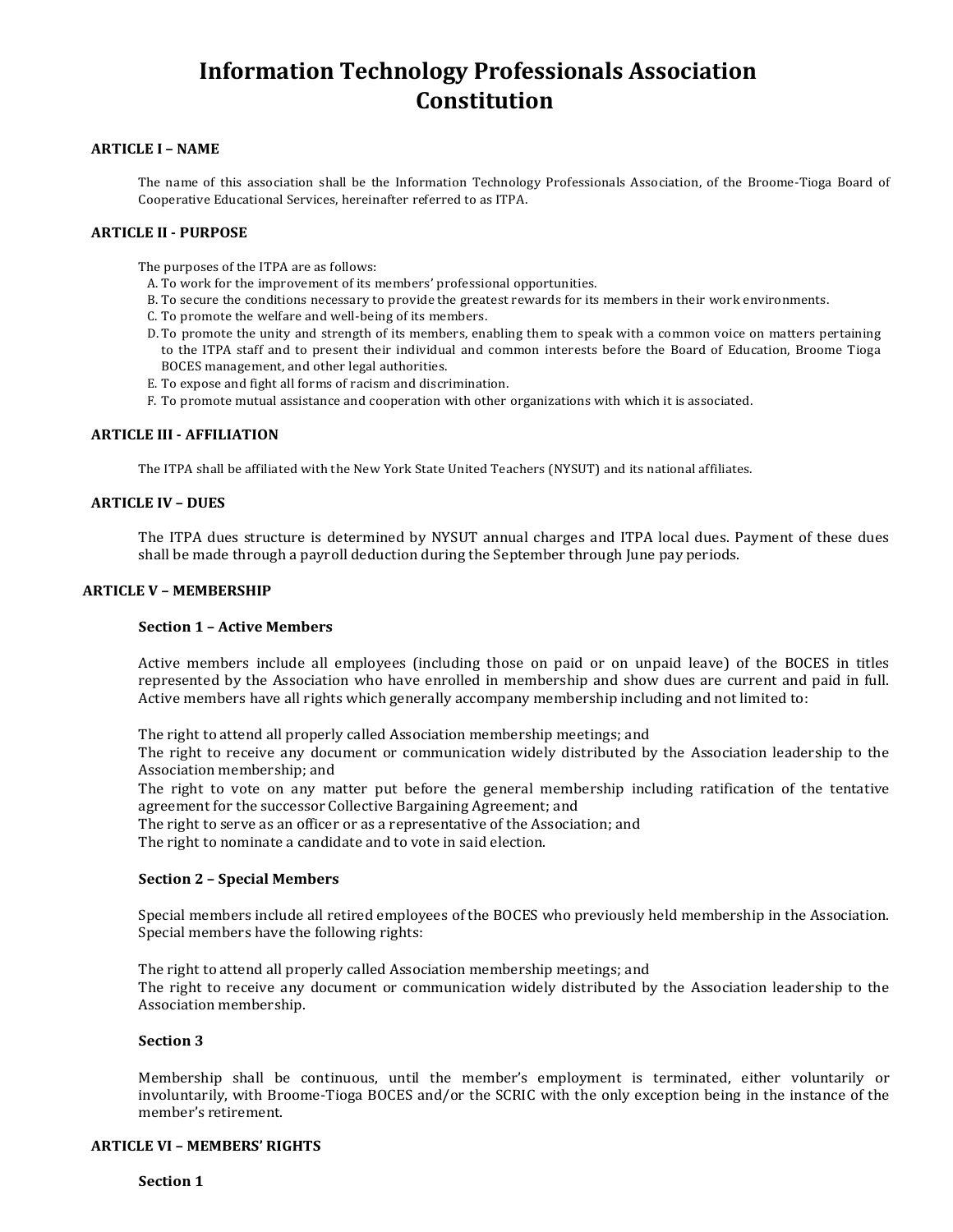Every active member of this association shall have equal rights

## **Section 2**

Every active member of this association shall have privileges to nominate candidates; to hold office; to attend general membership and Executive Board meetings; to participate in deliberations of ITPA business; and to vote in any and all general elections.

## **Section 3**

No member, active or special, of this association may be fined, suspended, expelled, dismissed from office, or in any way disciplined by this association, unless the member has been served written specific charges, given a reasonable time to prepare a defense, and offered a full and fair hearing at an Executive Board meeting.

## **Section 4**

This association will show no discrimination toward individuals on the basis of sex, creed, color, national origin, political activities, religious belief, age, sexual orientation, gender identity or disability.

## **ARTICLE VII – RESTRICTIONS OF RIGHTS FOR AGENCY FEE MEMBERSHIP**

## **Section 1**

A member who elects not to become an active member of this association shall not be entitled to the privileges of nominating candidates; to holding office; to attending general membership and Executive Board meetings; to participate in deliberations of ITPA business; or to vote in any and all general elections.

## **Section 2**

The ITPA participates in a Long-Term Disability policy through NYSUT Member Benefits. In order to participate, this plan requires 100% participation.

# **ARTICLE VIII – OFFICERS & COMMITTEE MEMBERS**

The following officers will be elected by a passing vote of the ITPA active membership:

#### **Officers (elected)**

- A. Co-Presidents (2) 2 year term
- B. Secretary 2 year term
- C. Treasurer 2 year term
- D. Collaborative Bargaining Team Representative 2 year term
- E. Delegates to NYSUT Representative Assembly and other affiliates

#### **Employees (Appointed by Executive Committee)**

- A. Webmaster 2 year term
- B. Auditors (3) 1 year term

#### **ARTICLE IX – OFFICER & COMMITTEE MEMBER STIPENDS**

- *A.* Co-Presidents (2) \$575.00 per year, per Co-President
- *B.* Secretary \$575.00 per year
- *C.* Treasurer \$575.00 per year
- *D.* Collaborative Bargaining Team Representative \$575.00 per year
- *E.* Webmaster \$400.00 per year
- *F.* Auditor \$100.00 per Auditor

Stipends may be paid in the full amount at the end of each term, or in half, 6 months into the term and at the end of the term. A claim must be processed for each stipend.

# **ARTICLE X – TERMS OF OFFICE**

All of the elected positions are a two-year term, with half (1/2) of the officers' terms expiring each year. Odd years, a Co-President, and Secretary will be elected. Even years, the other Co-President, Treasurer, and CBT Representative will be elected. Employees serve at the pleasure of the Executive Board and may be changed by majority vote at any meeting.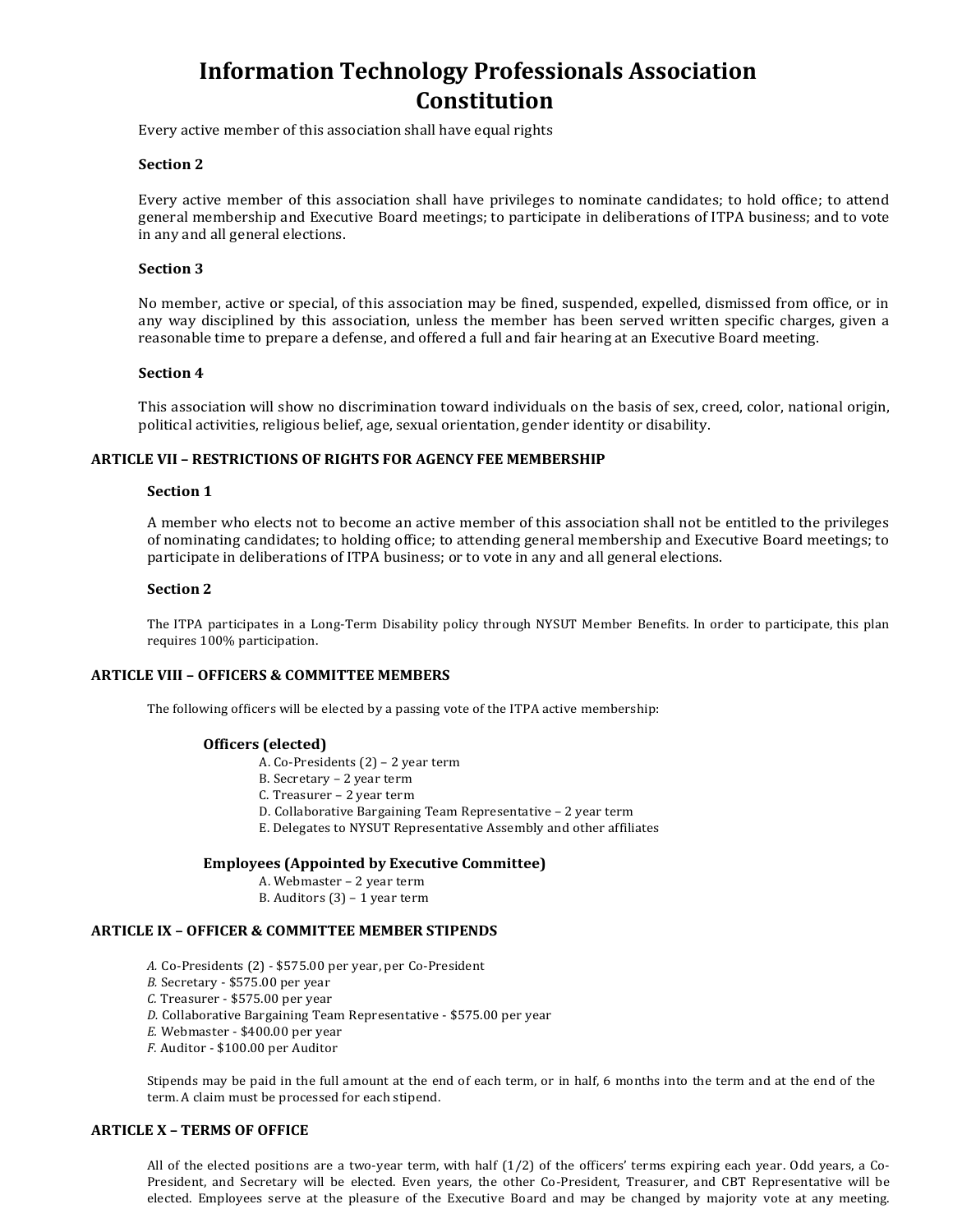(Employee stipends may be prorated for time served during the current year if they are dismissed or leave the position)

# **ARTICLE XI – RESPONSIBILITES AND DUTIES OF OFFICERS & COMMITTEE MEMBERS**

### *Section 1 – Co-Presidents*

- A. Be the chief executive officers of the ITPA.
- B. Call regular and special meetings of the Executive Board and preside at all such meetings.
- C. Appoint the chairperson and members of all standing and special committees.
- D. Represent the ITPA before the public, either personally or through delegates.
- E. Perform all other functions that usually devolve upon this office.
- F. Act as a liaison between the Board of Education, Broome Tioga BOCES management, and other legal authorities.
- G. Serve on the Executive Board
- H. Approve all expenditures from ITPA bank account.

#### *Section 2 – Secretary*

- A. Keep accurate minutes of all meetings of the Executive Board and the ITPA.
- B. Prepare and distribute the ITPA meeting agendas.
- C. Maintain official files and a roll of members.
- D. Assist the Co-Presidents with ITPA correspondence.
- E. Serve on the Executive Board.
- F. Provide orientation information to new members.

#### *Section 3 – Treasurer*

A. Be responsible for the funds of the association and disburse them upon authorization of the Co-Presidents.

- B. Keep the Co-Presidents informed of the financial condition of the ITPA.
- C. Keep accurate accounts of receipts and monthly disbursements.
- D. Verify monthly NYSUT statements.
- E. Prepare and present quarterly statements to the Executive Board.
- F. Assist NYSUT in annual fiscal audit.
- G. Present to the Executive Board a proposed annual budget. Perform fiscal audit for AFT.
- H. Maintain Monthly Income and Expense reports.
- I. Serve on the Executive Board.
- J. Submit 990N & ePostcard for Tax-Exempt status

## *Section 4 - Collaborative Bargaining Team Representative (CBT Representative)*

- A. Attend and participate in all scheduled CBT meetings and negotiations.
- B. Serve on the Executive Board.

#### *Section 5 - Webmaster*

A. Develop and maintain ITPA web site

#### *Section 6 – Auditors' Duties*

A. Perform audit by August 15th with Treasurer present.

B. Treasurer will provide all financial reports and ledgers to auditors.

C. A stipend of \$100 will be granted upon a successful completion of the audit. Auditors will supply comments to the Executive Committee.

D. An auditor can only serve 3 consecutive years. Any previous auditor may serve again after skipping at least 1 year.

E. Auditors will be selected at random from volunteers.

#### **ARTICLE XII – EXECUTIVE BOARD**

# *Section 1 – Composition*

The Executive Board shall consist of all the officers, that is, the Co-Presidents, Secretary, Treasurer, and CBT Representative.

## *Section 2 – Responsibilities*

The Executive Board shall:

A. Serve as the executive authority of the ITPA

B. Work for the recognition of the ITPA and concern itself with all matters involving the welfare of the association. C. Be responsible for the management of the ITPA, approve all expenditures, carry out policies, and establish new policies.

D. Approve an annual budget. Oversee all expenditures.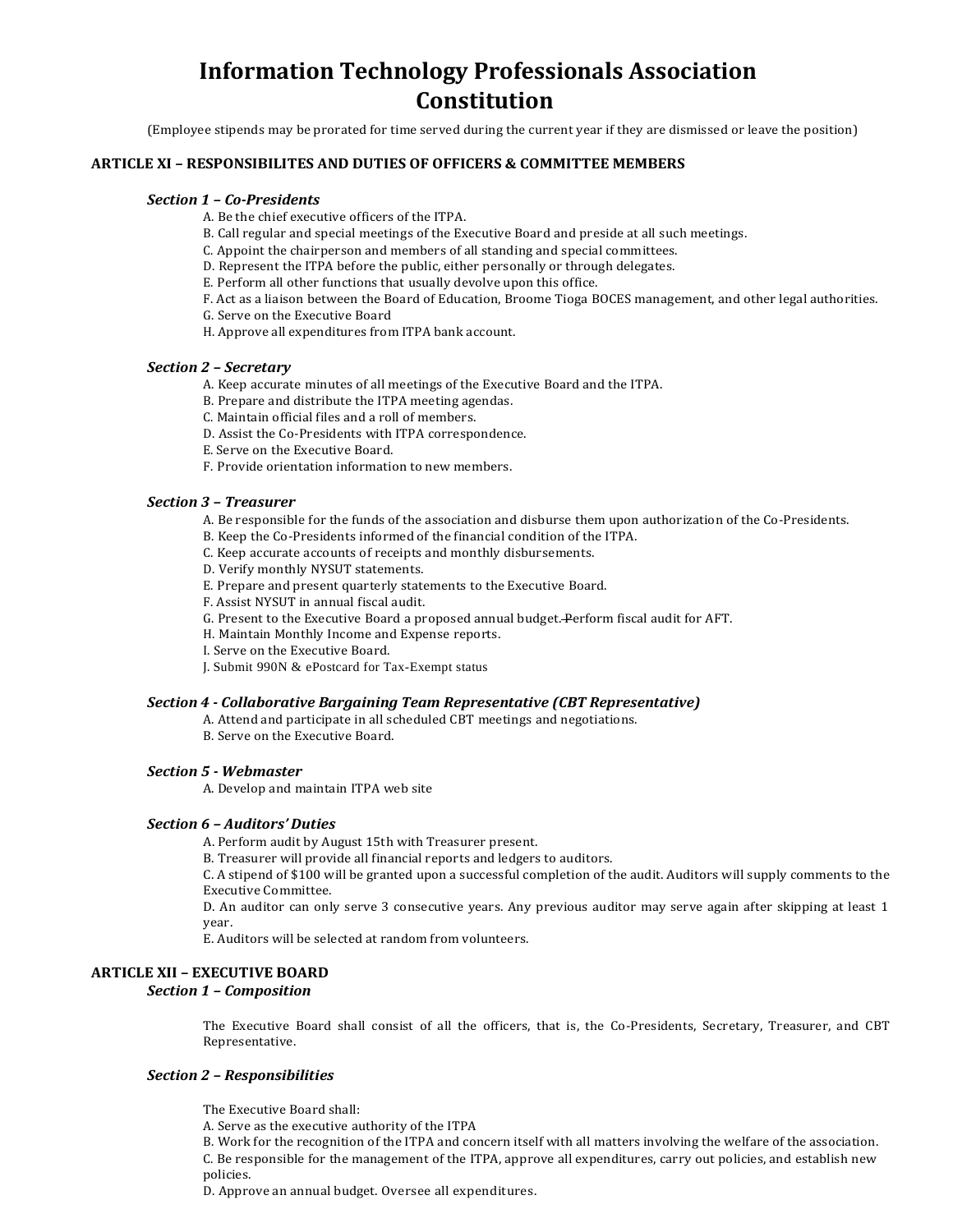## *Section 3 - Meetings*

There will be meetings as needed to conduct business and vote on new proposals. No business can be voted on without the majority of the members present. A majority vote of the members present is sufficient to conduct business.

#### *Section 4 – Finances*

The funds used by the organization are entrusted to the ITPA by the membership. The Executive Board has a fiduciary duty to expend the membership funds wisely and in the interest of those members they represent. Individuals should not be required to subsidize the ITPA, therefore, reasonable and authorized expenditures should be promptly reimbursed. These policies apply to all who incur expenses on behalf of the ITPA. Two signatures from President/Co-President required for approval.

#### **Administration:**

It is the responsibility of the Executive Board to ensure expenses incurred for travel and other activities essential to the function. Expenses should be reasonable and justified.

## **Claims/Expense Reports:**

Claims are legal documents. The information on them is used in judging the eligibility of the request. Copies or original receipts are acceptable. The IRS requires each claim to show the following:

A. Meals – Assign a maximum allowable amount for each meal. If paying for more than one, list names on the receipt. The ITPA will adhere to the NYS per diem rates.

- B. Mileage Rate for Personal Car Usage Use of the IRS rate published at the time of travel will be used.
- C. Parking & Tolls These fees must be substantiated with receipts or an EZ pass report
- D. Public Transportation Detail of the circumstances, along with a receipt, will be required.

#### **Advances:**

The ITPA does not allow advances.

## **Miscellaneous:**

A. When expenditure requires payment to the treasurer or signing co-president, the claim form must have a signature from another executive officer.

B. The Executive board has the right to have miscellaneous expenses.

# **ARTICLE XIII – STANDING COMMITTEES**

## *Section 1 – Standing Committees*

A. Sick Bank Committee Representation will consist of 2 ITPA members with one being co-President B. Collaborative Bargaining Team Representation consists of 3 members of ITPA, both Co-Presidents and the CBT Representative. C. Grievance Committee Representation consists of Co-Presidents of ITPA

# *Section 2– Structure*

Members shall be appointed by the Co-Presidents and approved by the Executive Board with the exception of the Grievance Committee, which will consist of the Co-Presidents, and the Collaborative Bargaining Team, which will consist of the Co-Presidents and the CBT Representative.

#### *Section 3 – Meetings*

The chairperson or any committee member may request a meeting and setup the agenda.

#### *Section 4 – Reports*

Each committee will prepare a written report upon request of either co-president and present it to the Executive Board. The chairperson will report as requested to the Executive Board.